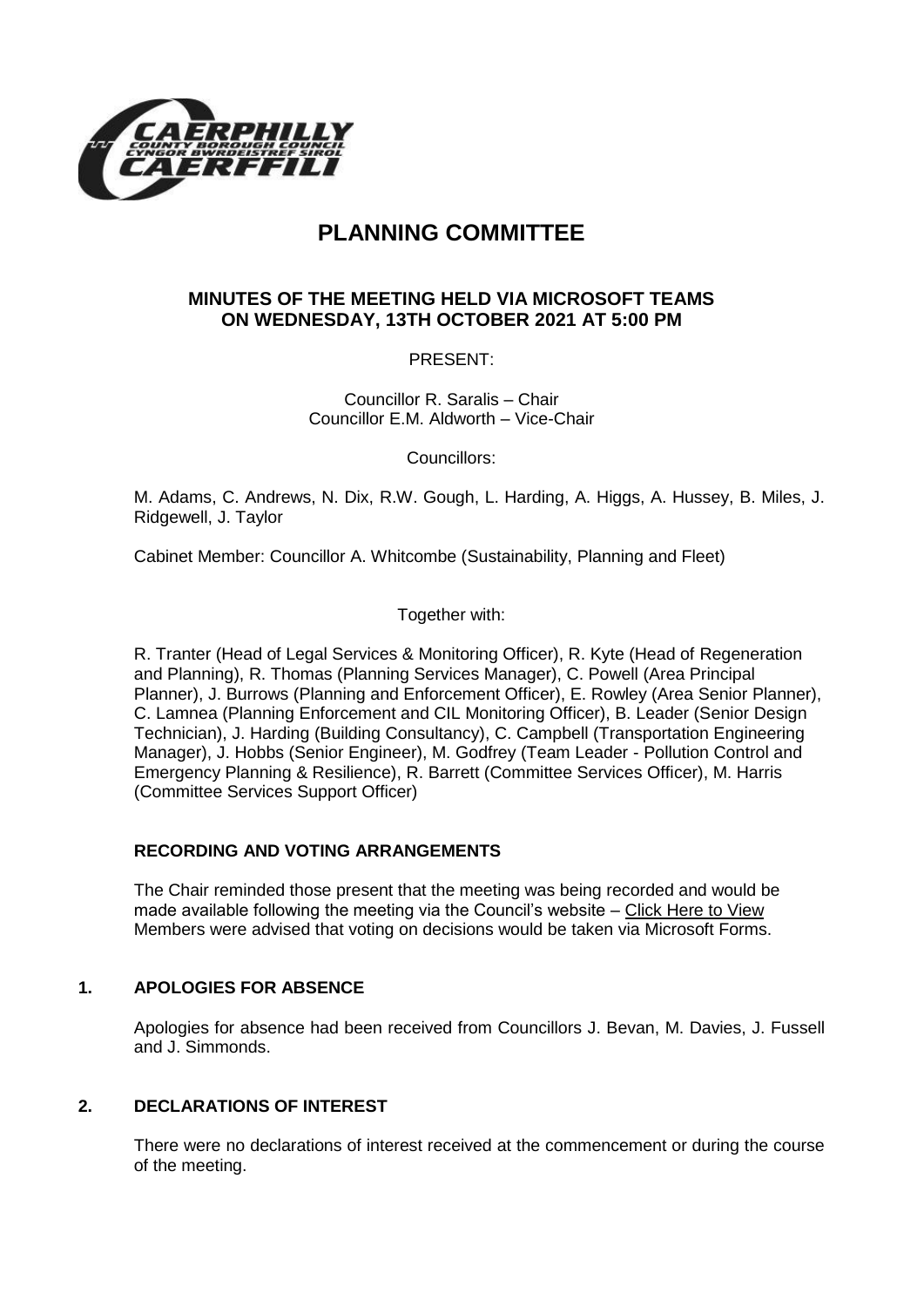#### **3. MINUTES – 8TH SEPTEMBER 2021**

It was moved and seconded that the minutes of the meeting held on the 8th September 2021 be agreed as a correct record and by way of Microsoft Forms (and in noting there were 9 for, 0 against and 1 abstention) this was agreed by the majority present.

RESOLVED that the minutes of the Planning Committee held on 8th September 2021 (minute nos. 1-5) be approved as a correct record.

#### **4. APPLICATION NO. 21/0675/LA - GLAN-Y-NANT LEARNING CENTRE, HANBURY STREET, GLAN-Y-NANT, BLACKWOOD.**

The Planning Case Officer presented the application, with it confirmed in the accompanying report that the recommendation in respect of the proposal had taken full account of, and was in conformity with, both Future Wales and Planning Policy Wales Edition 11.

Mrs L. Morris and Councillor C. Bezzina spoke on behalf of local residents in objection to the application and Mr R. Evans (the applicant) spoke in support of the application.

Following consideration of the application it was moved and seconded that subject to the conditions contained in the Officer's report, together with an additional condition relating to a Staff Travel Plan in the interests of highway safety, the recommendation in the Officer's report be approved. By way of Microsoft Forms (and in noting there were 7 for, 3 against and 2 abstentions) this was agreed by the majority present.

Councillor J. Ridgewell wished it noted that he had abstained from voting as he lost connection during the item and was not present for the whole of the debate.

RESOLVED that:-

(i) subject to the conditions contained in the Officer's report and the following additional condition the application be GRANTED;

Additional Condition (11)

Notwithstanding the submitted details, prior to any part of the additional classrooms hereby approved being brought into beneficial use, a staff travel plan, encouraging the use of alternative modes of transport other than the private motor car, shall be submitted to and approved in writing by the LPA, and shall thereafter be implemented in accordance with the approved details and timescales contained therein.

#### Reason

In the interests of highway safety in accordance with policy CW3 of the adopted Caerphilly County Borough Local Development Plan up to 2021.

- (ii) the applicant be advised that the following policy(ies) of the Caerphilly County Borough Local Development Plan up to 2021 - Adopted November 2010 is/are relevant to the conditions of this permission: CW2, CW3, CW5, CW7 and SP6;
- (iii) the applicant be advised that the proposed development lies within a coal mining area which may contain unrecorded coal mining related hazards. If any coal mining feature is encountered during development, this should be reported immediately to the Coal Authority on 0345 762 6848. Further